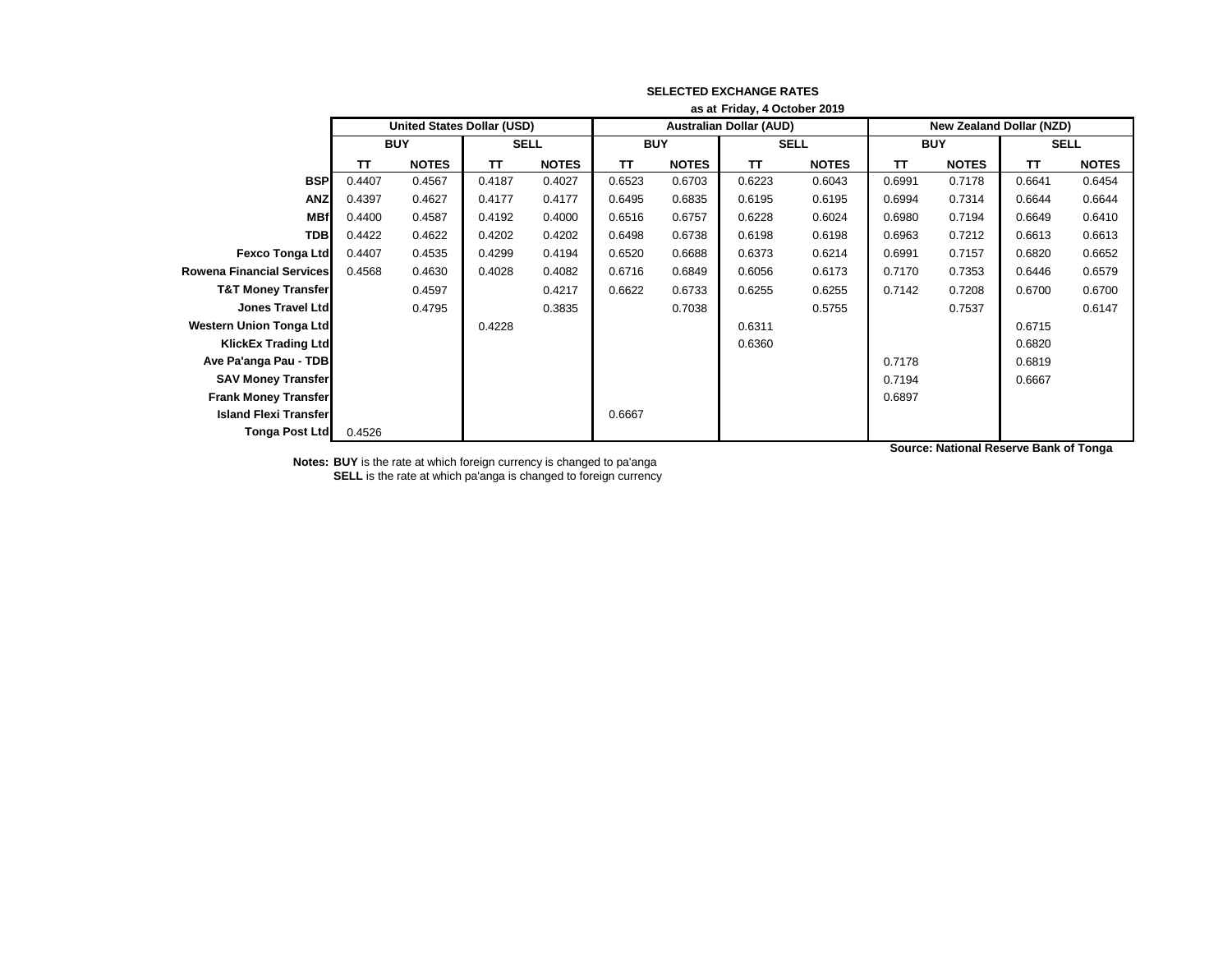|                                  | as at Friday, 11 October 2019     |              |             |              |            |                                |             |              |            |                                 |             |              |  |
|----------------------------------|-----------------------------------|--------------|-------------|--------------|------------|--------------------------------|-------------|--------------|------------|---------------------------------|-------------|--------------|--|
|                                  | <b>United States Dollar (USD)</b> |              |             |              |            | <b>Australian Dollar (AUD)</b> |             |              |            | <b>New Zealand Dollar (NZD)</b> |             |              |  |
|                                  | <b>BUY</b>                        |              | <b>SELL</b> |              | <b>BUY</b> |                                | <b>SELL</b> |              | <b>BUY</b> |                                 | <b>SELL</b> |              |  |
|                                  | TΤ                                | <b>NOTES</b> | <b>TT</b>   | <b>NOTES</b> | ΤT         | <b>NOTES</b>                   | <b>TT</b>   | <b>NOTES</b> | <b>TT</b>  | <b>NOTES</b>                    | <b>TT</b>   | <b>NOTES</b> |  |
| <b>BSP</b>                       | 0.4413                            | 0.4573       | 0.4193      | 0.4033       | 0.6514     | 0.6694                         | 0.6214      | 0.6034       | 0.6986     | 0.7173                          | 0.6636      | 0.6449       |  |
| <b>ANZ</b>                       | 0.4403                            | 0.4633       | 0.4183      | 0.4183       | 0.6484     | 0.6824                         | 0.6184      | 0.6184       | 0.6986     | 0.7306                          | 0.6636      | 0.6636       |  |
| <b>MBf</b>                       | 0.4406                            | 0.4587       | 0.4198      | 0.4016       | 0.6507     | 0.6711                         | 0.6219      | 0.5988       | 0.6975     | 0.7194                          | 0.6645      | 0.6410       |  |
| <b>TDB</b>                       | 0.4428                            | 0.4628       | 0.4208      | 0.4208       | 0.6487     | 0.6727                         | 0.6187      | 0.6187       | 0.6955     | 0.7204                          | 0.6605      | 0.6605       |  |
| <b>Fexco Tonga Ltd</b>           | 0.4413                            | 0.4542       | 0.4305      | 0.4200       | 0.6514     | 0.6679                         | 0.6365      | 0.6205       | 0.6990     | 0.7152                          | 0.6810      | 0.6648       |  |
| <b>Rowena Financial Services</b> | 0.4568                            | 0.4630       | 0.4028      | 0.4082       | 0.6716     | 0.6803                         | 0.6056      | 0.6135       | 0.7170     | 0.7353                          | 0.6446      | 0.6579       |  |
| <b>T&amp;T Money Transfer</b>    |                                   | 0.4603       |             | 0.4223       | 0.6667     | 0.6724                         | 0.6245      | 0.6245       | 0.7092     | 0.7203                          | 0.6665      | 0.6665       |  |
| <b>MoneyGram - BSP</b>           | 0.4541                            |              |             |              | 0.6647     |                                |             |              | 0.7339     |                                 |             |              |  |
| <b>Jones Travel Ltd</b>          |                                   | 0.4802       |             | 0.3841       |            | 0.7029                         |             | 0.5747       |            | 0.7532                          |             | 0.6142       |  |
| <b>Western Union Tonga Ltd</b>   |                                   |              | 0.4231      |              |            |                                | 0.6308      |              |            |                                 | 0.6699      |              |  |
| <b>KlickEx Trading Ltd</b>       |                                   |              |             |              |            |                                | 0.6330      |              |            |                                 | 0.6780      |              |  |
| Ave Pa'anga Pau - TDB            |                                   |              |             |              |            |                                |             |              | 0.7172     |                                 | 0.6813      |              |  |
| <b>SAV Money Transfer</b>        |                                   |              |             |              |            |                                |             |              | 0.7194     |                                 | 0.6667      |              |  |
| <b>Frank Money Transfer</b>      |                                   |              |             |              |            |                                |             |              | 0.6897     |                                 |             |              |  |
| <b>Island Flexi Transfer</b>     |                                   |              |             |              | 0.6667     |                                |             |              |            |                                 |             |              |  |
| <b>Tonga Post Ltd</b>            | 0.4528                            |              |             |              |            |                                |             |              |            |                                 |             |              |  |

**Source: National Reserve Bank of Tonga**

**Notes: BUY** is the rate at which foreign currency is changed to pa'anga

**SELL** is the rate at which pa'anga is changed to foreign currency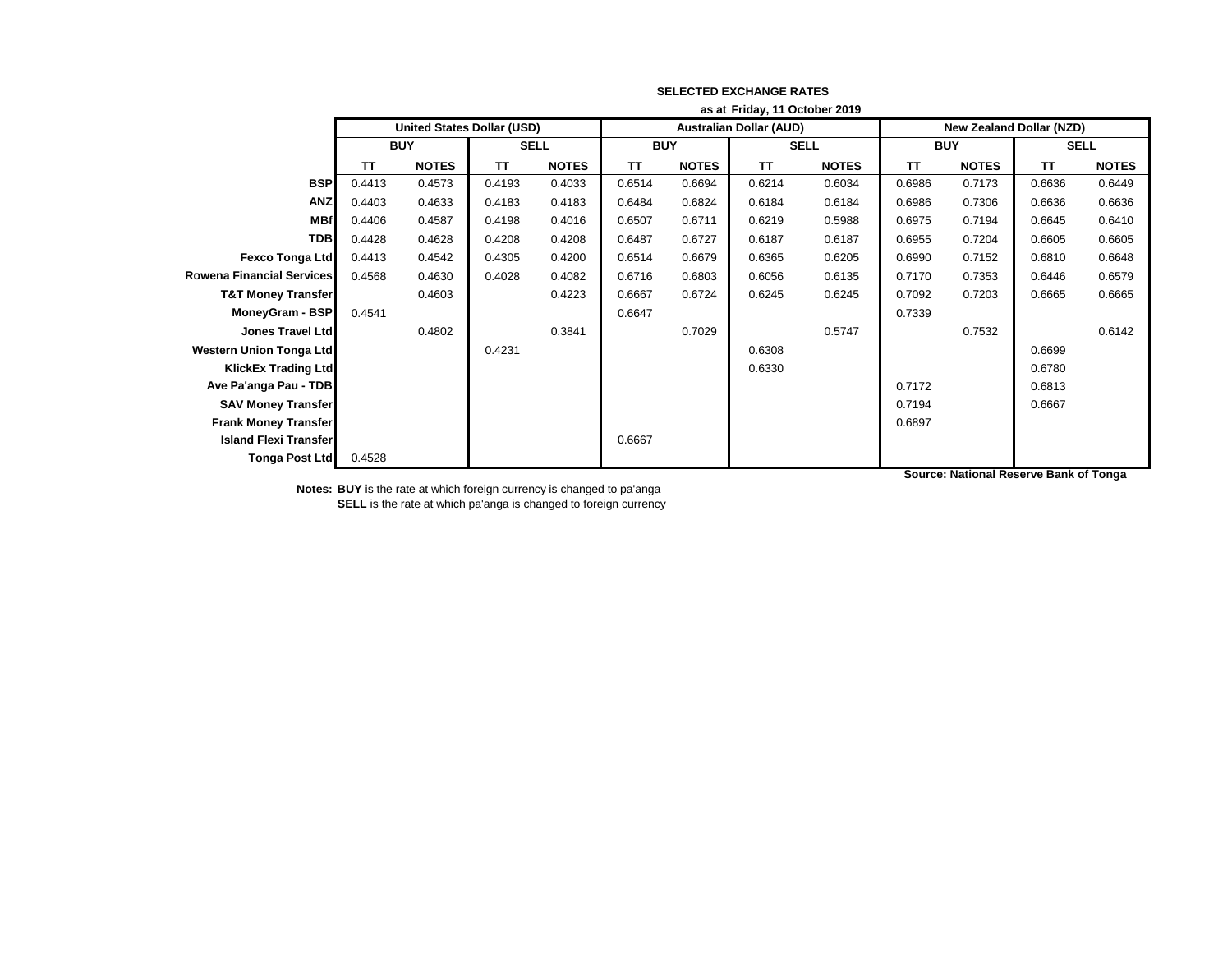|                                  | as at Friday, 18 October 2019 |                                   |           |              |           |                                |           |              |           |                          |           |              |  |
|----------------------------------|-------------------------------|-----------------------------------|-----------|--------------|-----------|--------------------------------|-----------|--------------|-----------|--------------------------|-----------|--------------|--|
|                                  |                               | <b>United States Dollar (USD)</b> |           |              |           | <b>Australian Dollar (AUD)</b> |           |              |           | New Zealand Dollar (NZD) |           |              |  |
|                                  | <b>BUY</b>                    |                                   |           | <b>SELL</b>  |           | <b>BUY</b>                     |           | <b>SELL</b>  |           | <b>BUY</b>               |           | <b>SELL</b>  |  |
|                                  | <b>TT</b>                     | <b>NOTES</b>                      | <b>TT</b> | <b>NOTES</b> | <b>TT</b> | <b>NOTES</b>                   | <b>TT</b> | <b>NOTES</b> | <b>TT</b> | <b>NOTES</b>             | <b>TT</b> | <b>NOTES</b> |  |
| <b>BSP</b>                       | 0.4421                        | 0.4581                            | 0.4201    | 0.4041       | 0.6468    | 0.6648                         | 0.6168    | 0.5988       | 0.6967    | 0.7154                   | 0.6617    | 0.6430       |  |
| <b>ANZ</b>                       | 0.4411                        | 0.4641                            | 0.4191    | 0.4191       | 0.6436    | 0.6776                         | 0.6136    | 0.6136       | 0.6968    | 0.7288                   | 0.6618    | 0.6618       |  |
| <b>MBf</b>                       | 0.4414                        | 0.4608                            | 0.4206    | 0.4016       | 0.6461    | 0.6667                         | 0.6173    | 0.5952       | 0.6956    | 0.7194                   | 0.6626    | 0.6410       |  |
| <b>TDB</b>                       | 0.4436                        | 0.4636                            | 0.4216    | 0.4216       | 0.6440    | 0.6680                         | 0.6140    | 0.6140       | 0.6933    | 0.7182                   | 0.6583    | 0.6583       |  |
| Fexco Tonga Ltd                  | 0.4421                        | 0.4550                            | 0.4313    | 0.4208       | 0.6470    | 0.6631                         | 0.6312    | 0.6160       | 0.6967    | 0.7132                   | 0.6791    | 0.6629       |  |
| <b>Rowena Financial Services</b> | 0.4568                        | 0.4651                            | 0.4028    | 0.4098       | 0.6716    | 0.6803                         | 0.6056    | 0.6098       | 0.7170    | 0.7299                   | 0.6446    | 0.6536       |  |
| <b>T&amp;T Money Transfer</b>    |                               | 0.4611                            |           | 0.4231       | 0.6667    | 0.6678                         | 0.6223    | 0.6223       | 0.7092    | 0.7184                   | 0.6685    | 0.6685       |  |
| MoneyGram - BSP                  | 0.4543                        |                                   |           |              | 0.6629    |                                |           |              | 0.7331    |                          |           |              |  |
| <b>Jones Travel Ltd</b>          |                               | 0.4810                            |           | 0.3849       |           | 0.6980                         |           | 0.5703       |           | 0.7512                   |           | 0.6124       |  |
| <b>Western Union Tonga Ltd</b>   |                               |                                   | 0.4234    |              |           |                                | 0.6245    |              |           |                          | 0.6671    |              |  |
| <b>KlickEx Trading Ltd</b>       |                               |                                   |           |              |           |                                | 0.6290    |              |           |                          | 0.6760    |              |  |
| Ave Pa'anga Pau - TDB            |                               |                                   |           |              |           |                                |           |              | 0.7140    |                          | 0.6790    |              |  |
| <b>Frank Money Transfer</b>      |                               |                                   |           |              |           |                                |           |              | 0.6897    |                          |           |              |  |
| <b>Island Flexi Transfer</b>     |                               |                                   |           |              | 0.6579    |                                |           |              |           |                          |           |              |  |
| <b>Tonga Post Ltd</b>            | 0.4525                        |                                   |           |              |           |                                |           |              |           |                          |           |              |  |

**Notes: BUY** is the rate at which foreign currency is changed to pa'anga **SELL** is the rate at which pa'anga is changed to foreign currency **Source: National Reserve Bank of Tonga**